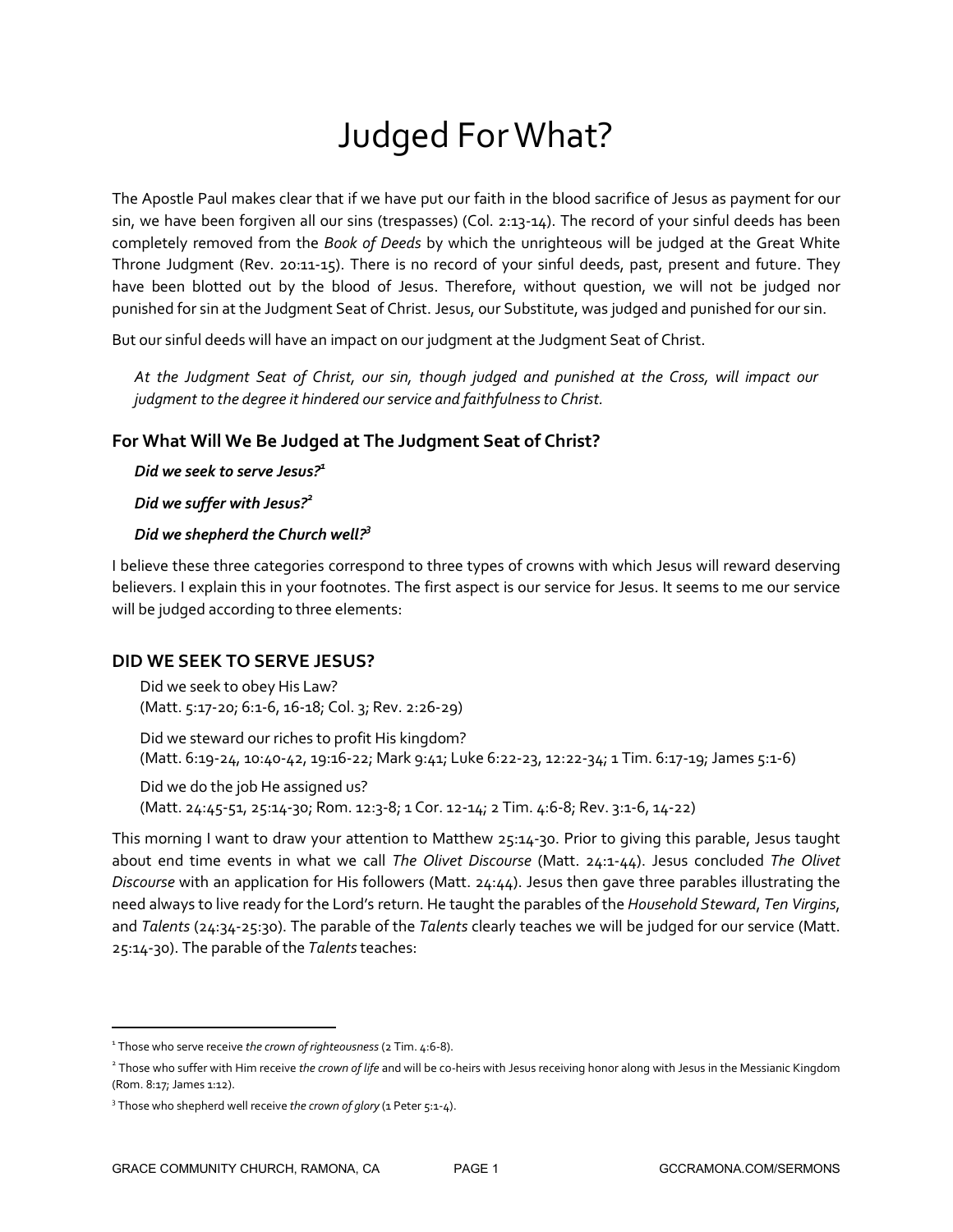*As we wait for the Lord's return, we should do the job He's given us to do and upon His return, He will praise and reward us. If we fail to do so, upon His return, He will rebuke and deny us those potential rewards.*

The hard part of this parable is the harsh treatment of the third servant. It is rough, but I think it is rough in order to persuade us we need to faithfully serve Jesus and do the job He's given us to do; if we don't, there will be very negative consequences.

In addition to the general good works we are to do such as giving financially, serving our neighbor in need, sharing the way of salvation with others, God has several jobs that are specific to you, one of which is your *charisma*; your spiritual gift (Rom. 12:3-8; 1 Cor. 12-13). Every Christian has been given at least one charisma by which to build up the local church. Through His Spirit, Jesus has given you a job to do in your church. You don't even need to know what your charisma is before you start serving. If you start serving, you will discover your gift. You will love doing it and the church family will affirm that when you serve according to your gift the church family experiences blessing.

There are other jobs specific to us such as husband, wife, father, mother. These jobs come with specific responsibilities and duties for which we will be judged. I'm not going to unpack all these, but on this Mother's Day I want to speak to all the mothers here this morning past and present. You have one of the most important jobs in all the world raising children. You are serving the Lord Jesus as you raise your children to love and serve Jesus. Please never think that your parenting is taking away your ability to serve Jesus. You are serving Jesus in one of the most profound ways possible as you disciple your children. To all our godly mothers I say, be encouraged for great will be your reward!

It is clear our service for Jesus will be judged at the Judgment Seat of Christ. Another aspect of our Christian life to be judged will be our suffering with Jesus.

# **DID WE SUFFER WITH JESUS?**

Were we willing to suffer the process of sanctification putting to death the deeds of our bodies and dying to our fleshly desires?

(Rom. 8:12-17)

Did we endure persecution and love our enemies? (Matthew 5:10-12, 43-48, 10:26-33; Luke 6:22-23, 32-36; Rom. 12:14-21; Rev. 2:10-11)

Did we persevere in faith under trial? (James 1:12; Rev. 2:10-11, 15-17, 3:7-13)

Suffering with Jesus comes in various forms. It can be suffering associated with sanctification. It can be in the form of violent, physical persecution. Suffering with Jesus can be in the form of remaining steadfast in trial.

Please turn to Romans 8:12-17. Here, the Apostle Paul encourages us to fully engage in the process of sanctification. Sanctification is the process of being spiritually transformed to possess the very character of Jesus. It is a very hard process because it requires rejecting our self-centered, self-serving attitudes and habits and replacing them with Christ-centered, Christ-serving attitudes and habits. With the help of the Holy Spirit, we can become more like Jesus, but not without struggle. According to Romans 8:17, those who endure the suffering of sanctification will be honored together with Jesus in the Millennial Kingdom.

As sons and daughters of God, we are heirs. If we suffer with Christ, we will be honored together with Him in the Millennial Kingdom. Suffering, in this context, refers to suffering the sanctification process: putting to death the deeds of the body. It seems to me; Jesus has a special place in His heart for those who endure